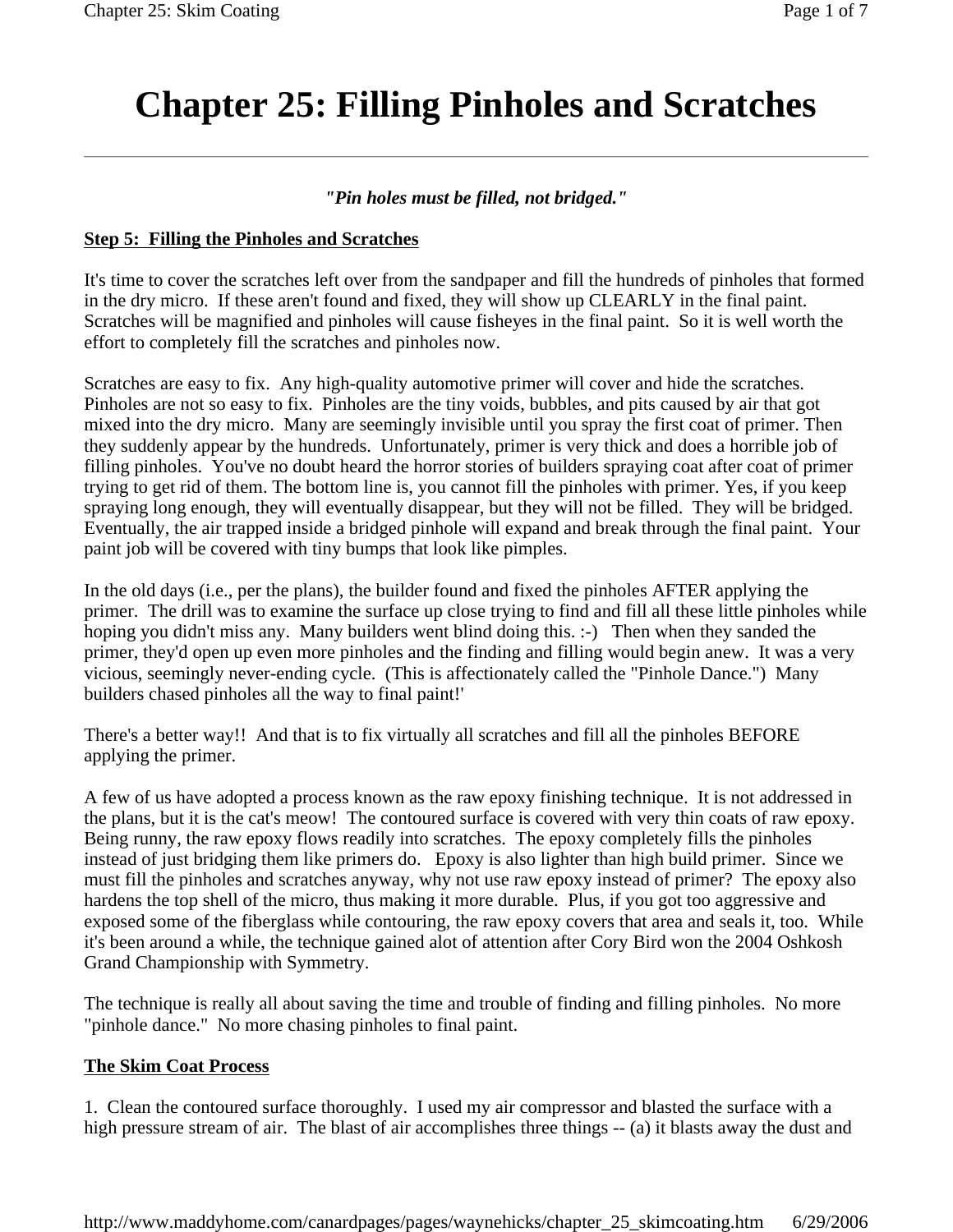debris from scratches, dings, and gouges; (b) it breaks open any pinholes that may have been bridged; and (c) removes any micro that didn't adhere tenaciously to the surface. It's VERY disheartening when that happens, but better to find out about it now and fix it than for it to happen after the final paint's been applied. Some people swear that a pressure washer does a better job of this than an air compressor. Just be aware that the dry micro will soak up a lot of moisture. Ensure the surface is COMPLETELY dry before moving on. I finish up by vacuuming the surface thoroughly.

2. Fill all the really big scratches, dings, and gouges first. Here is one place where a commercial filler like Superfill can come in handy. Or, you can make your own. One make-it-yourself filler is called "microlight". It is made by taking WEST epoxy and mixing in their 410 Microlight low-density filler to a soft, creamy consistency. The other is a mixture of equal parts of your favorite epoxy, cabosil, and micro-balloons. Whatever you choose to use, you're aiming for a mixture with very smooth consistency. Take your putty knife and spread the mixture over the big scratches and press it into the big dings and gouges. Then scrape away all excess flush with the surface. You don't want to leave any excess on the surface. Else, you'll have to wait for full cure in order to sand it back off. You'll also run the risk of screwing up the surface's contour. Let the filled spots cure for a few hours before moving on. Don't worry about trying to fill the smaller scratches. They will get filled with the raw epoxy technique in the next step. In this picture, I've used Microlight to fill in the larger scratches and pinholes. The strake looks like it is splotched with calamine lotion. :-)



Note: It is really, really tempting to fill the scratches and pinholes with dry micro. Don't do it! Dry micro has too coarse a consistency for this application. It will tend to skip across scratches and not fill them completely. It is almost impossible to completely fill a pinhole with dry micro. The micro is not fluid enough to allow the air within the pinhole to escape. Pressing the micro into the pinhole will only trap the air and cause a bridging issue.

3. Mix up some raw epoxy and skim coat the entire surface. "Skim coating" is applying a very thin layer of raw epoxy onto a part. (Note: Just so I don't confuse anyone, "epoxy" by definition is resin + hardener. "Raw epoxy" is resin + hardener with no other additives. It is not "just resin". "Just resin" with no hardener will obviously never cure.) I roll the epoxy on to large surfaces and brush it on to smaller surfaces. The coat should be fairly thin, but with enough epoxy there to flow into scratches and pinholes. The goal is basically just to wet out the surface. Give the epoxy a few minutes to soak in, then scrape off the excess epoxy with a squeegee. Once this coat begins to green (i.e., gets tacky), skim coat the surface again. Apply as many coats as you think you need until all pinholes and scratches are filled. Let the skim coats cure completely.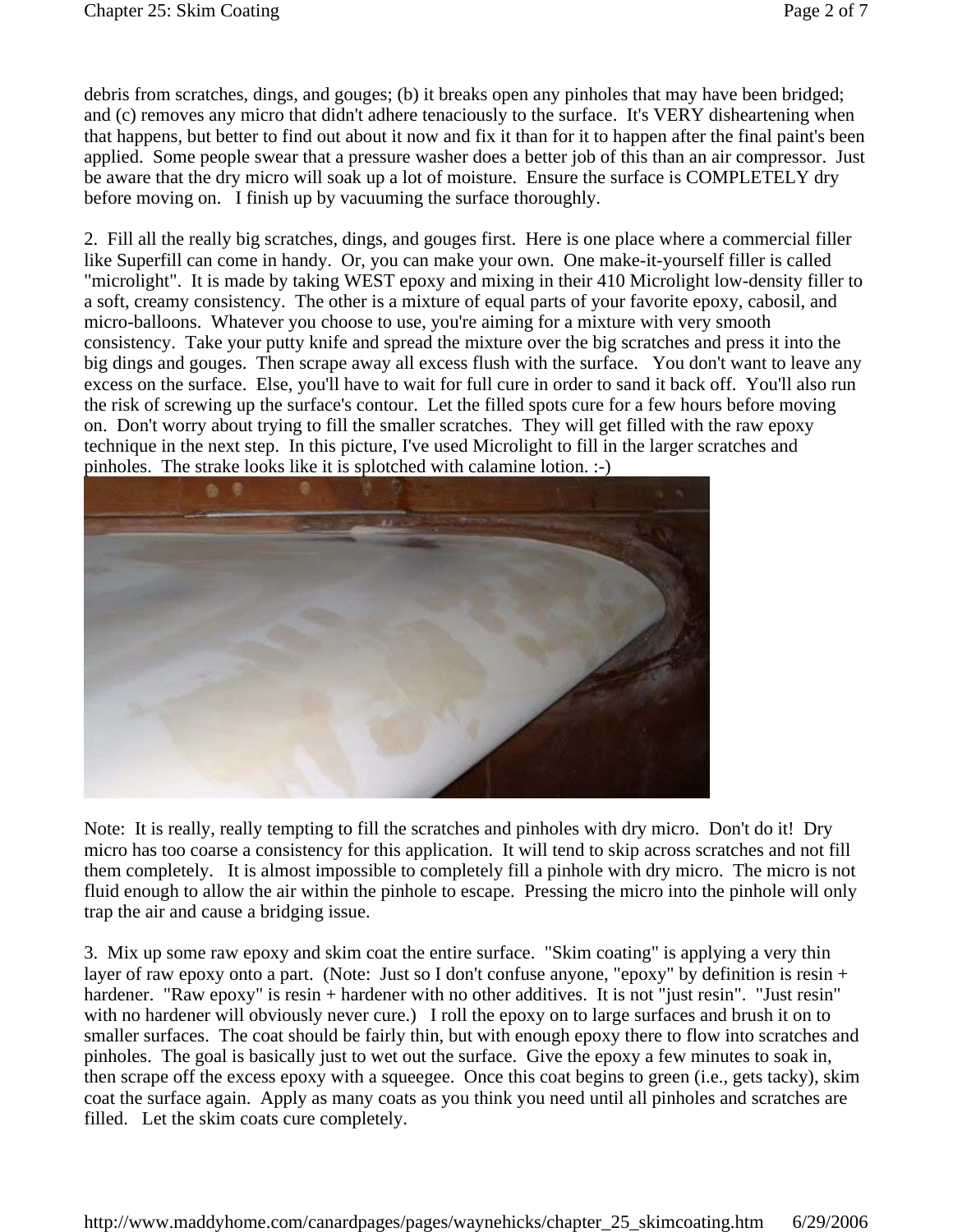Cory Bird talked about using five skim coats. I found that to be too many coats. After 5 coats, my surfaces had that bowling alley finish. Even though I scraped the excess off, the skim coats built up to enough of a thickness that it took me quite a bit of work to sand most of it back off. (In all fairness to Cory, he was using this technique for an entirely different purpose than just filling pinholes. He applied 5 coats to build up a shell of epoxy thick enough so he could contour the "shell" perfectly and optically flat.) I found it only took two coats to cover scratches left by 80 grit. Cory also recommends waiting 2 hours between coats. I was too impatient to wait two hours between coats. I let the one coat get tacky (20-30 minutes) before applying the next. Seemed to work equally as well.

A couple of notes:

- A word of caution: Some epoxies do not cure well and will remain gummy when applied as thin coats. These are not suitable for this technique. If in doubt, use WEST System epoxy.
- Don't be dismayed if the first skim coat doesn't completely fill everything. That's why we use multiple coats. Repeat the skim coating and the scraping until the pinholes and scratches are filled.
- The skim coats are not meant to "flow out" perfectly flat. And don't be alarmed by ridges and ripples that may form in the skim coats. These are caused by the squeegee. These will sand out easily after cure.

Here are some pictures to show you how well this technique works! Notice that the raw epoxy has totally filled pinholes of all sizes, from moon craters to rash. The exposed fiberglass is sealed and protected, too. In retrospect, I should have filled the really big craters with microfill to help out the skim coating as much as possible. But this just goes to show how well the raw epoxy works at filling pinholes. I should say that you don't normally get pinholes this large. The moon-sized craters were caused by VERY BAD technique on my part when I was first learning to spread the micro. I was trying the "peak and valley" method of spreading the dry micro with a notched trowel. Air got trapped into the valleys when I applied the second layer of micro. Since then, I do the prefilling and big filling using the flat trowel and processes explained on my website. I don't get pinholes this big anymore.

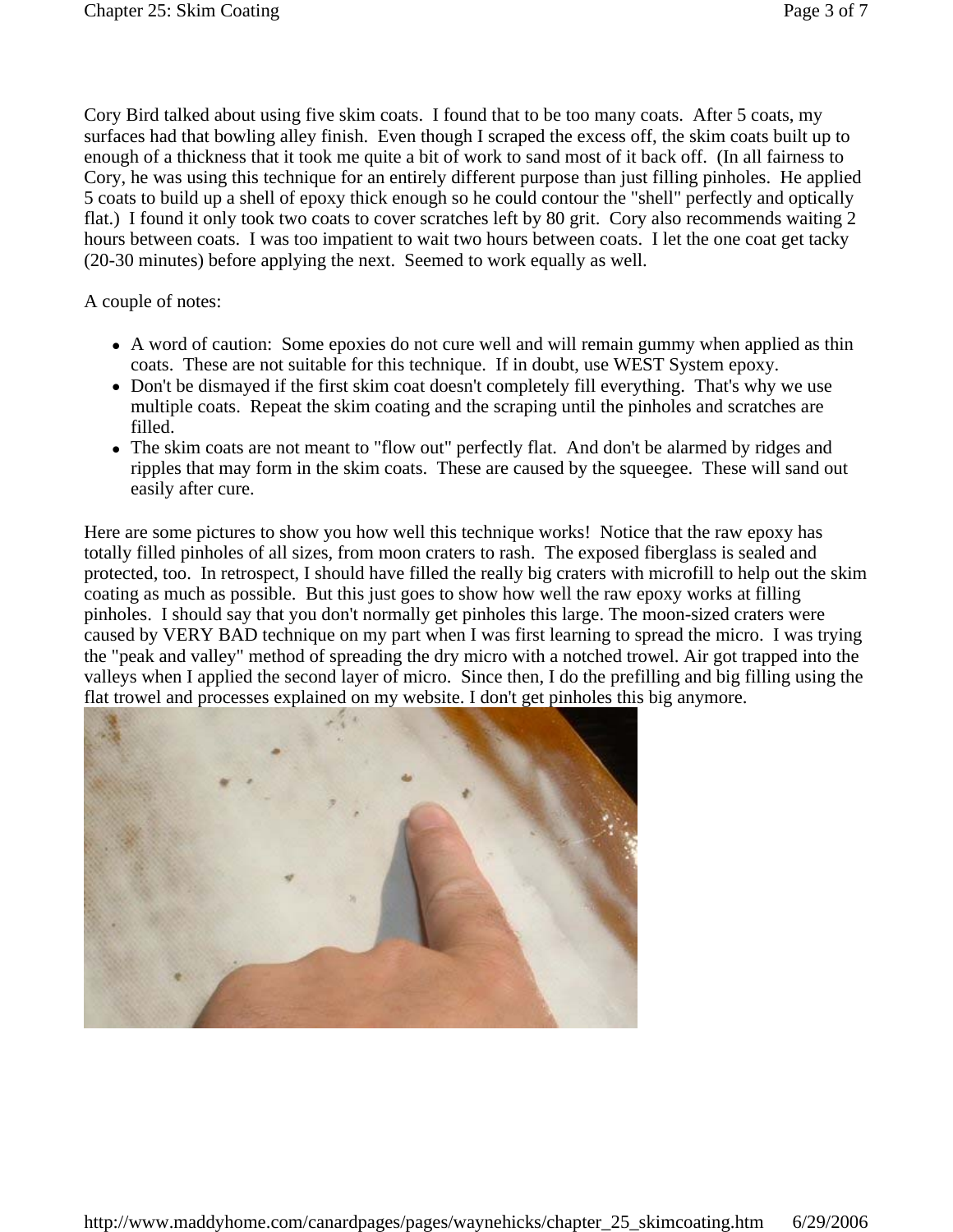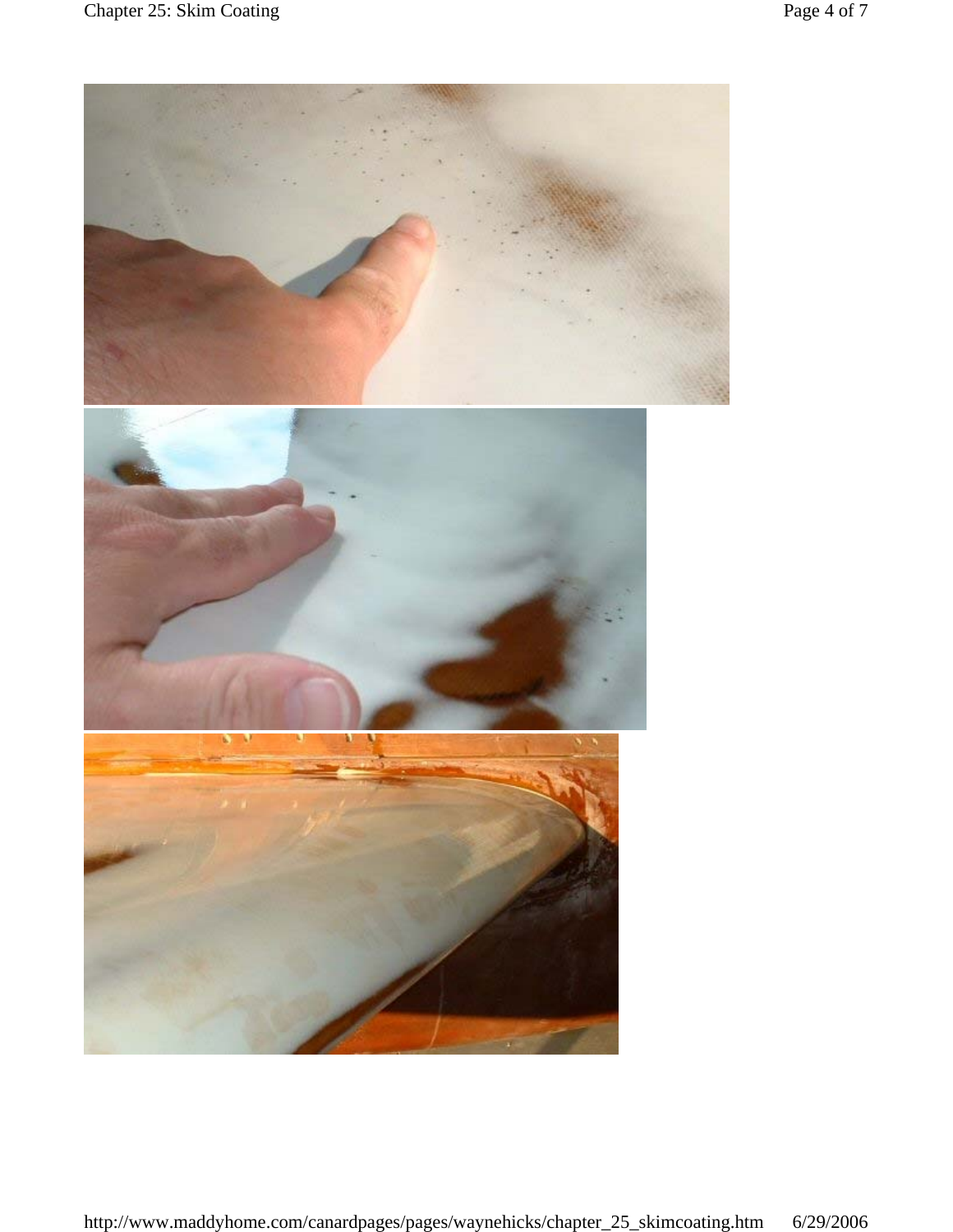

4. When cured, re-contour the surface until the skim coats are optically flat with all the glossies sanded away. George recommends using 100 grit. Cory uses 150 grit. I start with 80 grit, then switch to 120 grit. In truth, you sand about 99% of the WEST off, leaving just the thinnest of coat. No sense leaving it looking like a bowling alley or the top of the table at your favorite Hooters restaurant. The sanding goes pretty quick because the skim coats are thin to begin with. (Uhm.... adding cabosil makes the epoxy mucho tough and mucho harder to sand off. See notes below.) Try not to expose any dry micro. The sanding/fairing doesn't need to be perfect. Any surface imperfections in the skim coats will be hidden once the high build primer is applied.

#### **Some Notes about Using Cabosil**

Several others, including Jeff Russell, have had "one-coat" success by thickening the epoxy with cabosil. If you try this, just ensure you squeegee ALL excess off the surface. Cabosil makes the epoxy cure very hard and it is very difficult to sand off. You'll also get an inordinate amount of "fuzzies" while sanding. I did try this technique a bit when skim-coating the bottom of my fuselage. I didn't like it. The mixture gets thick and the cabo keeps it from flowing and leveling out. It doesn't flow into pinholes as easily either. You have to work it into holes more than with raw. The raw flows right in with little effort other than squeegeeing. Also, the ridges that form off the squeegee while scraping tend to be more pronounced (higher) than raw, and they take more effort to sand off later. Oh, did I already say that cabo makes the epoxy MUCH HARDER to sand off? So I question how much time is really saved with one-coat cabo versus the sanding required afterwards. So, for me, no thanx. I guess I'm not a one-coat cabo kind of guy. I won't use a cabo mix on horizontal surfaces anymore. I'll stick to using cabo only in small quantities to keep the raw from running on vertical surfaces.

#### **Lessons Learned**

I had contoured the wings and was on my first round of the "Pinhole Dance" (finding and filling the pinholes) when I learned of the raw epoxy finishing technique. As you might have guessed, I was trying to fill some of the larger pinholes with dry micro. I found out fast that the dry micro would only fill the big holes. It would only bridge the smaller pinholes. On some, the trapped air expanded overnight and blew the not-yet-cured micro out of the pinhole. Since I could foresee this Pinhole Dance taking forever, I decided to switch partners and give the raw epoxy technique a whirl.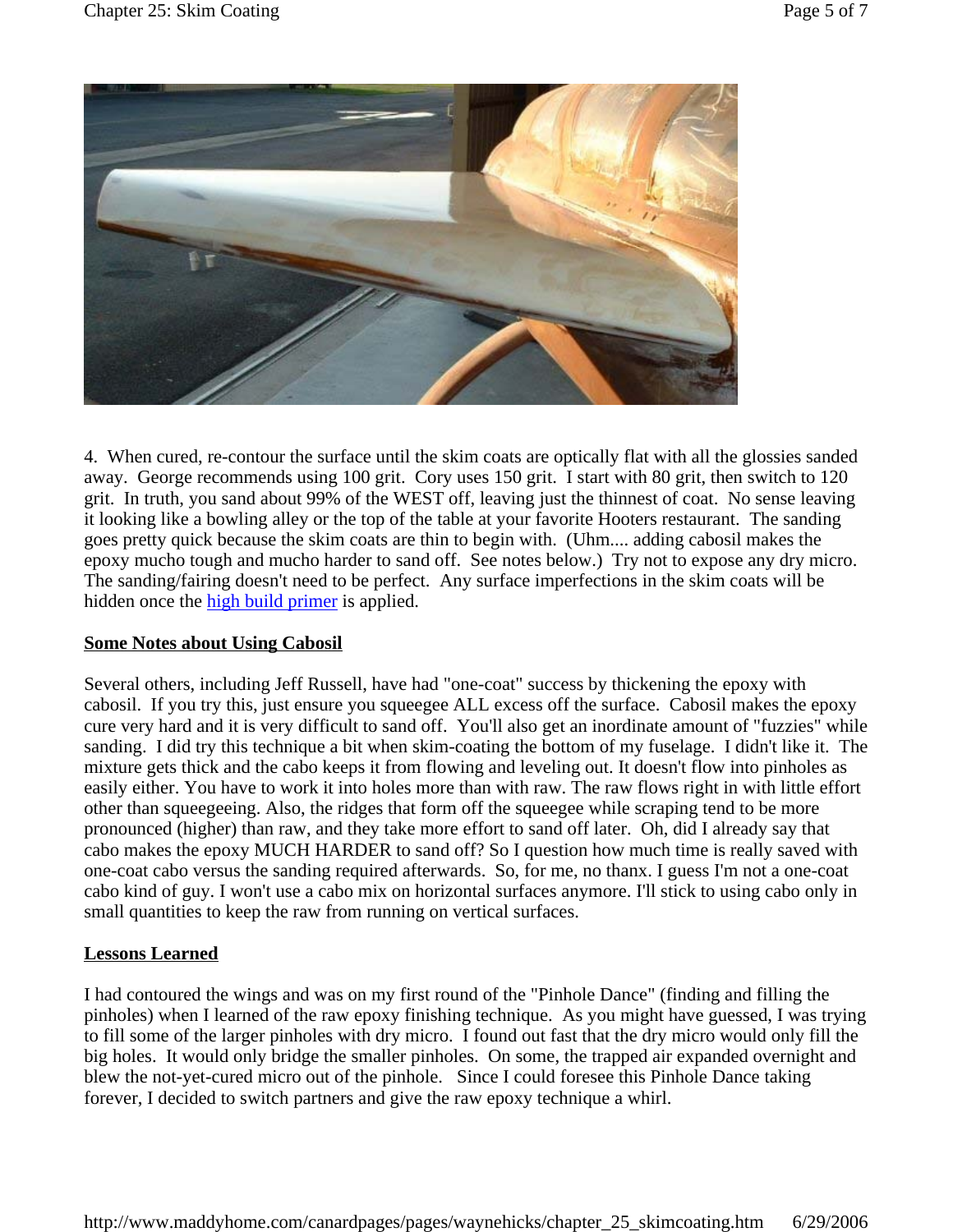Not knowing what to expect, I applied the first skim coat very, very thin and scraped it off right away. I didn't want to overdo it, especially since I had heard that raw WEST cured hard and would become very tough to sand. I was a bit dismayed because the scratches were still there and I could swear I heard laughter coming from the pinholes. So I decided to give the second coat a fighting chance. I applied the second coat a little thicker, working it into the gouges and pinholes as I rolled it out. I left it on a little longer and I didn't squeegee as hard. Wow! There was epoxy in the scratches and the pinholes were becoming partially filled. If it worked that good, why not go on thicker for the third coat? Well, maybe I put on the third coat a little too thick. It started to tack up before I could scrape all the epoxy off. But all the scratches and pinholes got filled! The large moon craters in my micro got filled completely! I couldn't find a pinhole anywhere! Wow, this technique really, really worked. It was simple, fast, and effortless.

I came back the next day to sand down the now-cured epoxy. I could see that I had applied the epoxy a bit too thick, so I had no recourse except to sand 99% of it off. Remarkably, the raw epoxy wasn't all that difficult to sand off. But here's the interesting part! I thought I had done a good job of contouring the micro. But when contouring the WEST, I found a few high spots I didn't realize I had! While my fairing board was merely gliding over the hard WEST coats, it was cutting straight across the tiniest of high spots. By the time I finished sanding off most of the WEST, the wing had a much straighter contour to it. Only a few small areas of micro had become exposed. Being rock hard as compared to micro, the WEST skim coats serve like a guide for the rigid fairing board. A high spot doesn't stand a chance.

To make a long story short, my skim coating technique improved dramatically on the second wing and with the winglets after that. I applied the skim coats a little thinner and left them on a little longer. I continued to be impressed at how well everything got filled. As a testimony to how well the technique works, after spraying the wings with primer I found perhaps 20-30 pinholes per wing. 99% of these pinholes were over areas where I had intentionally cut through the WEST and into the dry micro. Most builders I've talked to are normally chasing literally hundreds of pinholes at this stage of the game.

So, I'm sold, SOLD, **SOLD** on this technique, and I will use it in its entirety on the strakes. *(Addendum: I had ZERO pinholes on the bottoms of the strakes. )*

## **A Clarification on a Side Note**

I first learned of the raw epoxy finishing technique from a CP article. The CP article left the impression that Cory Bird went from epoxy to final paint and skipped the high build priming and primer/sealer coats. Not so. I emailed Cory and learned the only reason he skim coats the wings (Cory calls it a "resin wipe") is to get rid of pinholes and sanding scratches.

What he does is:

1. Sands the dry micro with 36 grit to within 0.020 inches of perfect contour.

2. Applies 5 skim coats, lets cure, then wet sands with 150 grit. (Again, I found 5 coats to be too many if contoured to 80 grit.)

3. Applies a PPG DP-48 primer/sealer coat and blocks that out with 220 grit wet sand. (Repeated until he obtains an optically perfect surface finish.)

- 4. Final primer/sealer coat is blocked out with 350 grit wet sand.
- 5. Then final top coat paint.

So that puts his process more in line with what we already do per Chapter 25. Except, time is saved by skipping some of the contour sanding cycles with 80 and 100 grit and not having to do the Pinhole